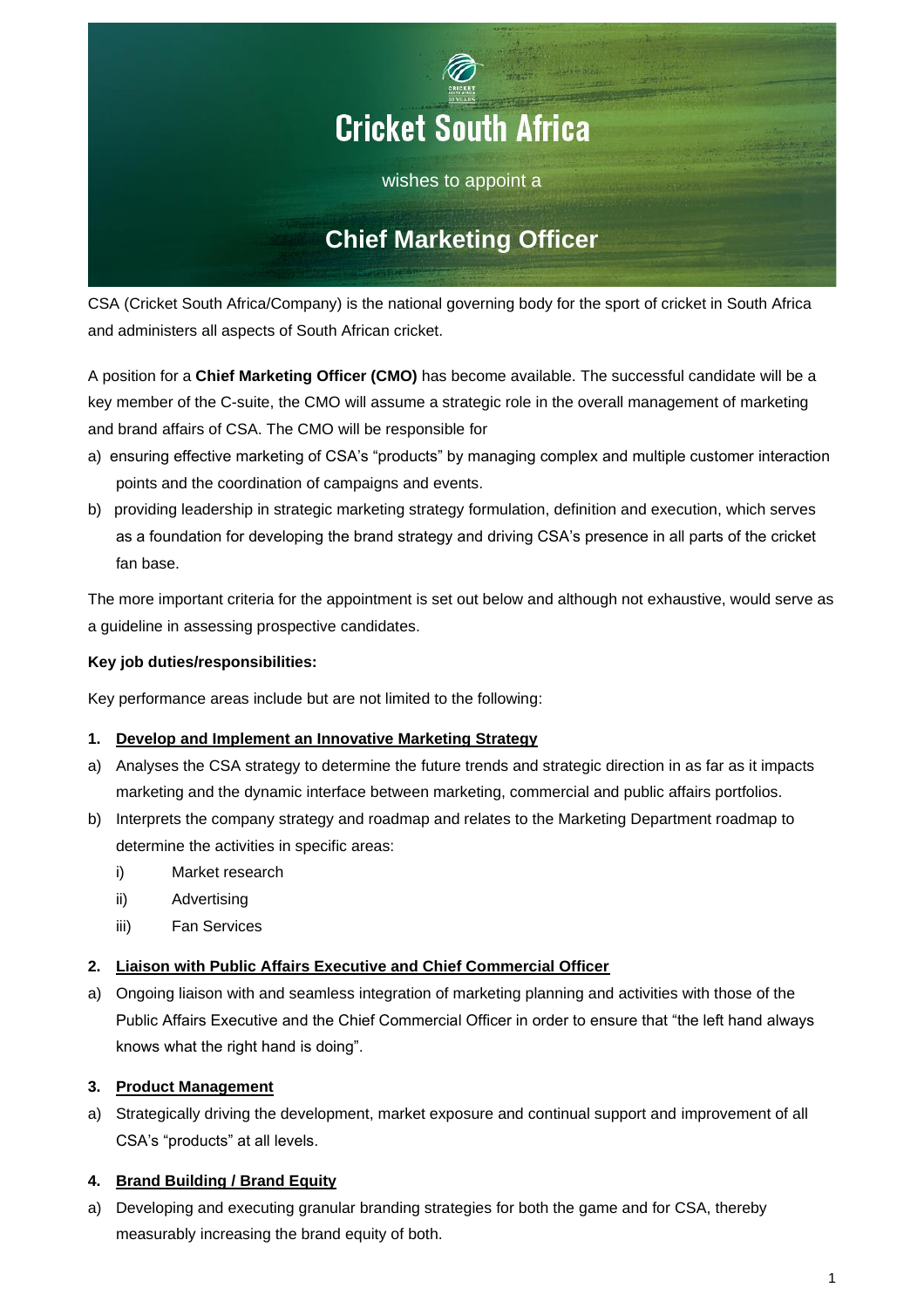

## **5. Fan Experience Design / World Class Experiences across all formats of the Game**

a) Actively designs and on an ongoing basis tweaks the end-to-end Fan Experience, thereby ensuring world class fan experiences across all formats of the game.

### **6. Spectacular Live Events (International Home Fixtures & Domestic Leagues)**

a) In adjunct to fan experience design, being responsible for all marketing and practical aspects of hosting spectacular live events, starting with detailed planning and faultless execution of the marketing of events before and during the event and measuring the ROI on specific marketing efforts after the event.

## **7. Marketing and Sales**

- a) Strategically and proactively identifying and developing strategic marketing opportunities.
- b) Develops in-depth marketing and sales strategies that are fully aligned with the CSA Vision, Mission, Values and Corporate strategy.
- c) Responsible for the complete and successful execution of marketing and sales strategies.
- d) Performs benchmarking and other research as an input into marketing and sales strategy.
- e) Negotiates and oversees / monitors merchandise licensing agreements.
- f) Coordinates all sales activities, albeit that sales are deemed a shared responsibility across all members of the C-suite.
- g) Coordinates with external merchandise sales agencies

#### **8. Manages Advertising**

- a) Identifies relevant media in line with Marketing and Communication strategies.
- b) Develops, implements and monitors media exposure continuously.
- c) Identifies further mixed media opportunities for CSA presence.
- d) Evaluates advertising spend to optimise spending.
- e) Negotiates contracts with merchandise vendors for positive ROI.

#### **9. Corporate Events and Hospitality**

a) Responsible for the smooth organisation and related support for all Corporate events (typically but not always involving sponsors and holders of broadcasting rights etc.) and CSA corporate hospitality activities.

#### **10. Stadium Safety and OHASA (Occupational Health and Safety Act) compliance oversight**

a) By virtue of being responsible for Live Events as set out above, oversees that all Affiliate-owned stadiums and facilities are fully compliant with all relevant statutory stadium and OHASA requirements

### **11. People Management (Own Direct Reports)**

- a) Regularly and on a set schedule meets with all direct reports in a structured fashion, both one-on-one and collectively.
- b) Monitors and manages performance to clearly communicated expectations, including but not limited by means of Keeping Score!
- c) Ensures PDPs (Personal Development Plans) are executed.
- d) Maintains an environment and climate conducive to high performance.
- e) Leading by example.
- f) Acting as a mentor to own team members and other CSA staff.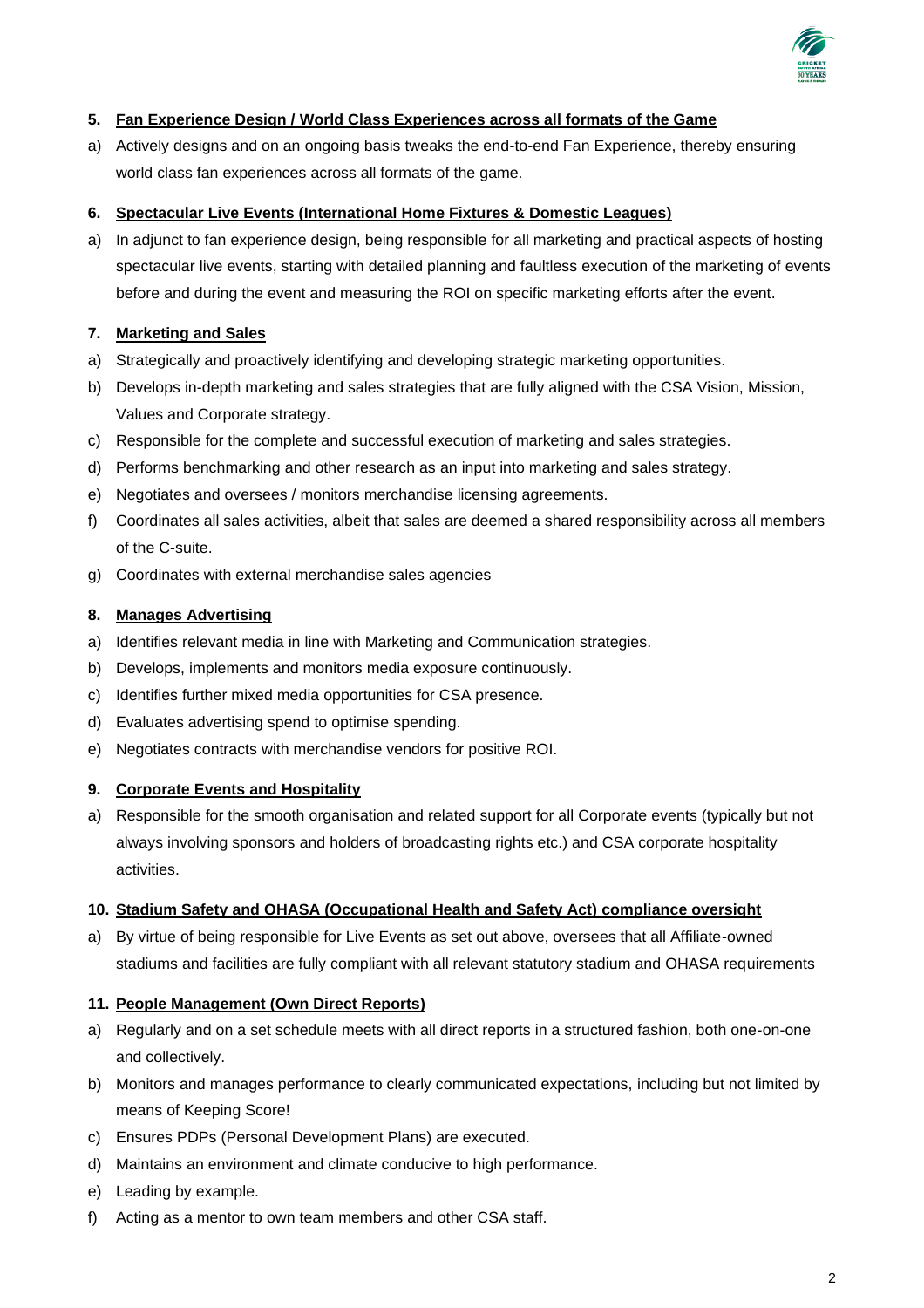

# **12. Ad Hoc**

a) Takes on such additional duties and responsibilities as the CEO may set from time.

## **Essential requirements pertaining to the candidate's qualifications and experience:**

- a) An Honours Degree in Marketing, Business etc. or an equivalent qualification (NQF level 8). A postgraduate qualification in Marketing and membership of a relevant industry body such as the Marketing Association of South Africa and/or SAMRA (Southern Africa Marketing Research Association) would be ideal.
- b) A minimum of 10 years' experience in all aspects of developing and executing marketing strategies at a senior level.
- c) A track record in designing and successfully / demonstrably executing strategic marketing campaigns.

## **In addition, the following competencies (skills and behavioural attributes) would be important:**

- a) Strategic Marketing strategy development and execution
- b) Sales strategy development and execution
- c) Data analysis
- d) Report writing
- e) People management
- f) Coordination
- g) Negotiation
- h) Public speaking and presenting
- i) Leading by example
- j) Approachable
- k) Interpersonal skills
- l) Good communication skills
- m) Decision-making skills in own field
- n) Excellent complex problem-solving skills in own field
- o) Good judgement
- p) Creativity
- q) Cognitive flexibility
- r) High Emotional Intelligence
- s) Critical thinking ability

The role with report to the **Chief Executive Officer (CEO)**. The role requires the ability and willingness to travel, work long hours, over weekends and public holidays where necessary.

The successful candidate will be based at the CSA Head Office, 86 5th Street, Melrose Estate, Johannesburg. Qualifying candidates can apply to **[careers@cricket.co.za](mailto:careers@cricket.co.za)** with a comprehensive CV, copy of SA ID, copies of qualifications and at least two contactable references.

All applications will be treated in strict confidence. Short listed candidates will undergo interviews and possible additional assessments.